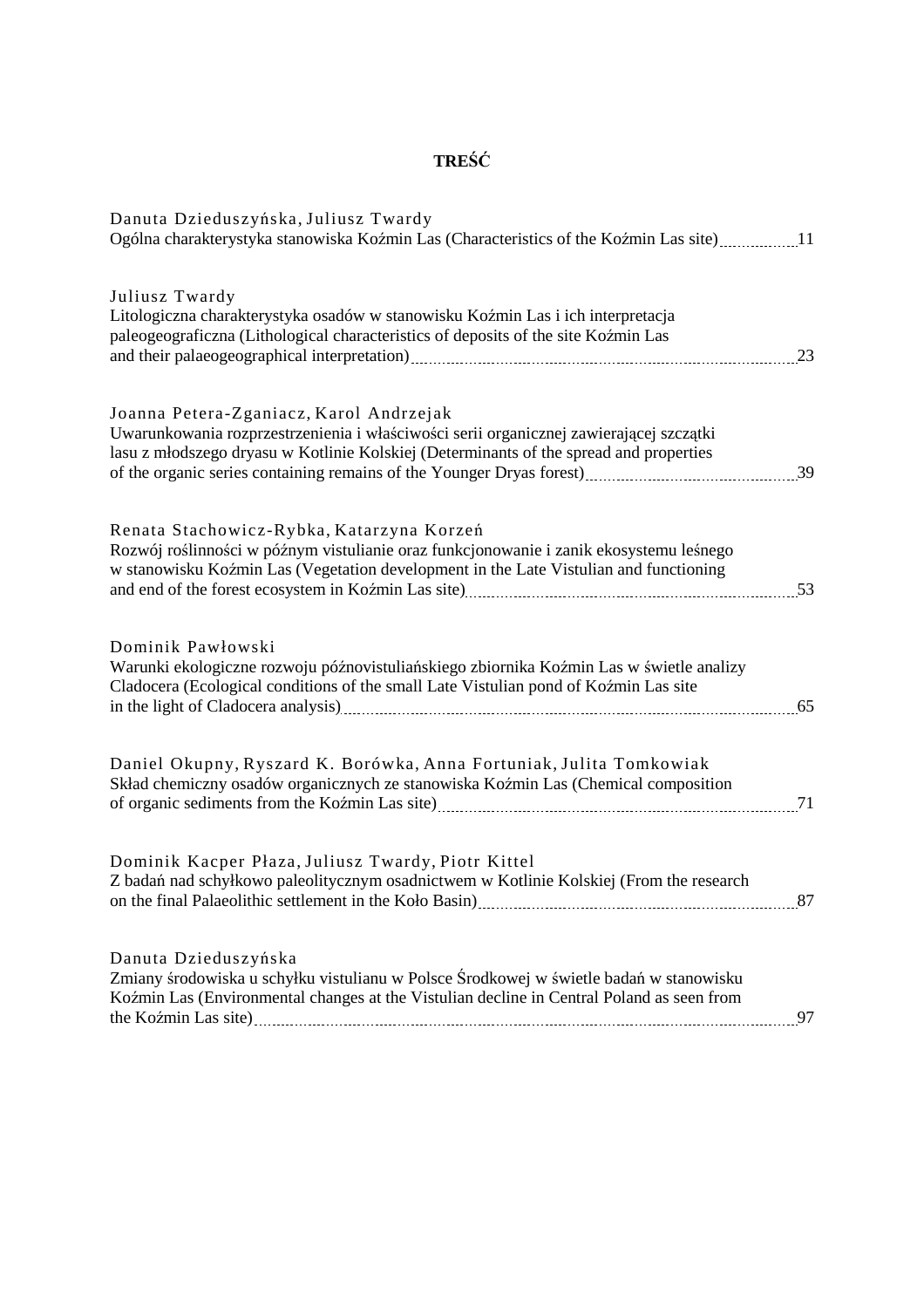*Danuta Dzieduszyńska, Juliusz Twardy* 

## **OGÓLNA CHARAKTERYSTYKA STANOWISKA KOŹMIN LAS**

## ZARYS TREŚCI

Stanowisko Koźmin Las zlokalizowane jest na obszarze dobrze rozpoznanym w trakcie studiów geologicznych i geomorfologicznych prowadzonych przez badaczy z ośrodka łódzkiego od lat 90. ub. wieku w odkrywkach węgla brunatnego Kopalni Węgla Brunatnego "Adamów". Od 2010 roku realizowane były tutaj wielowskaźnikowe badania nad znaleziskiem kopalnego lasu ze schyłku późnego vistulianu. Pozostałość *in situ* bardzo dobrze zachowanych szczątków drzew z tego okresu jest rzadkością w skali europejskiej. Uzyskane wyniki stały się podstawą wniosków paleośrodowiskowych i paleogeograficznych.

**Słowa kluczowe**: Kotlina Kolska, dolina środkowej Warty, badania interdyscyplinarne, subfosylny las

## **CHARACTERISTICS OF THE KOŹMIN LAS SITE**

#### SUMMARY

Ab stract. Koźmin Las site is located in the well recognized area during the geological and geomorphological studies conducted since 90s of the last century in the ocucrops of the Adamów JSC Lignite Mine in Central Poland. Since 2010 have been undertaken multiproxy investigations on the sediments with relicts of former riparian forest dated back at the Vistulian Lateglacial. Well-preserved tree trunks and *in situ* stamps from this period are rare on a European scale. Obtained results were the basis of palaeoenvironmental and palaeogeographical conclusions.

**Key words**: Koło Basin, middle Warta River valley, multidisciplinary investigations, subfossil forest

The Koźmin Las site ( $\varphi = 52^{\circ}$  04 $\Box$  52 $\Box$  N,  $\lambda = 18^{\circ}$  40 $\Box$  03 $\Box$  E; 97.5 a.s.l.) is situated in Central Poland, in the Koło Basin mezoregion. The last ice sheet cover was present there during the Odranian Glaciation, Warta Stage. The area is located in the middle section of the Warta River valley, within the geological unit, the so-called Uniejów Basin – the area, which is characterized by a tendency to subsidence determining the specificity of the morphological characteristics of the valley, expressed with its extension and the domination of the youngest surface. Monotonous valley surface is varied with river terraces, dry channels cut in the low terrace and Lateglacial and Holocene dunes. The Koźmin site lies on the low terrace (Fig. 1).

Previous studies in the Uniejów Basin were carried out by geomorphologists and geologists from the Łódź University since the 90ties of the XXth century and concerned lithostratigraphy of till horizons, fluvial problems and periglacial environment. Organic unit lying 2-3 m b.g.l., whose age was set at the Alleröd and Younger Dryas, became a subject of interest after finding within it a *in situ* tree trunk (Photo 1).

Assemblages of tree remains, including trunks, stumps, branches and roots were excavated in an open test peat of about 6x20 m (Fig. 2), with use of archaeological approach. The objectives of the studies at the Koźmin Las site were (1) to determine the conditions for the development and functioning of the riparian forest in the Warta valley, with particular emphasis on palaeoclimate, palaeohydrological relations in the valley, and paleoecology of the forest, (2) to identify the causes, conditions and consequences and the rate at which the destruction of the forest formations occurred. Also other problems were studied, such as chronology of sediments, Younger Dryas floods, palaeo-pedological problems, adaptation of the Late Palaeolithic hunters to changing environmental conditions.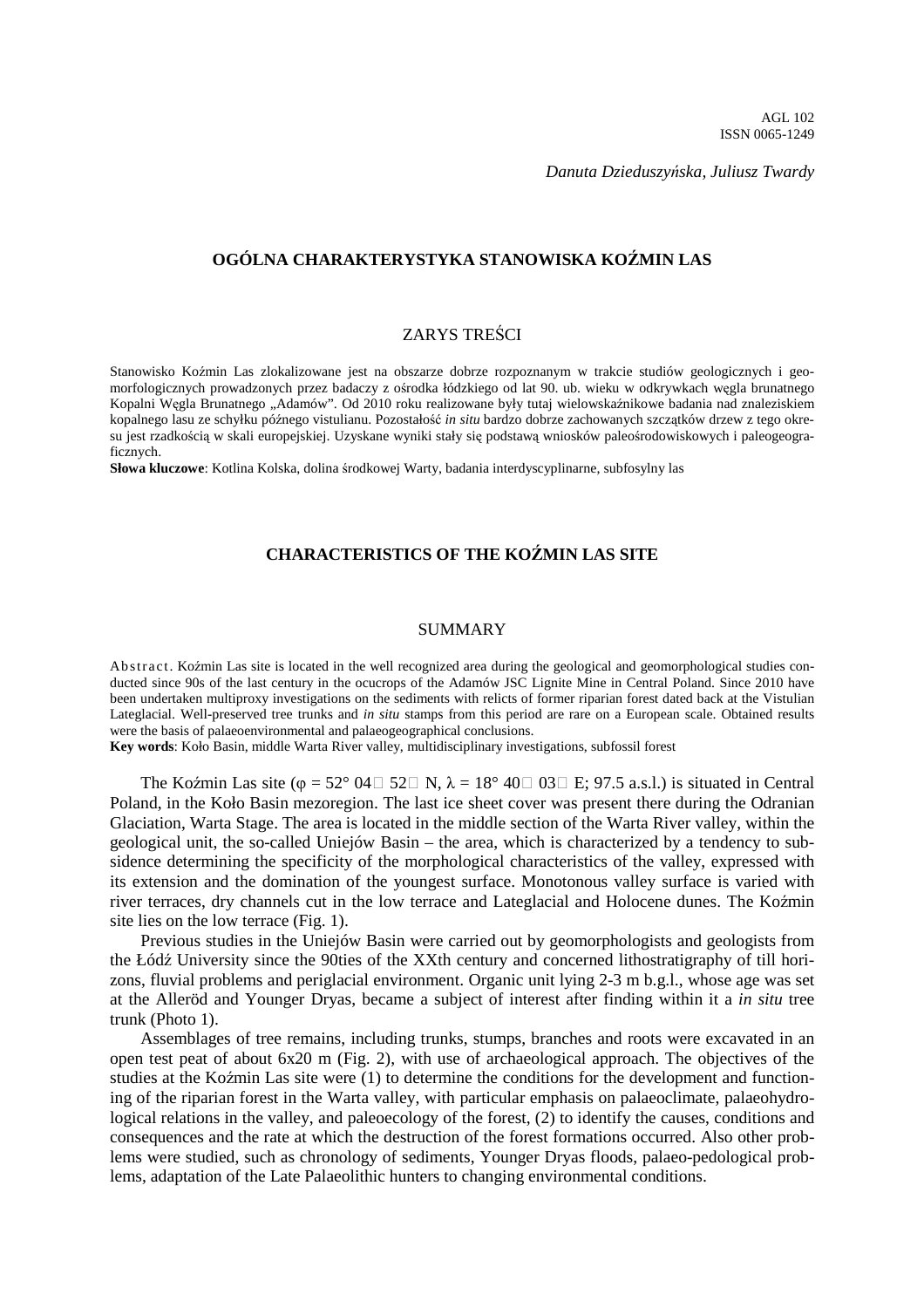The main content of this volume is a presentation of the results achieved on the basis of multidisciplinary studies and their palaeo-geographical interpretation. Although the results contained are not complete, the editors hope to success in attempts to demonstrate the contri-bution of the conducted investigations to the knowledge on the Lateglacial environment at the over-regional scale.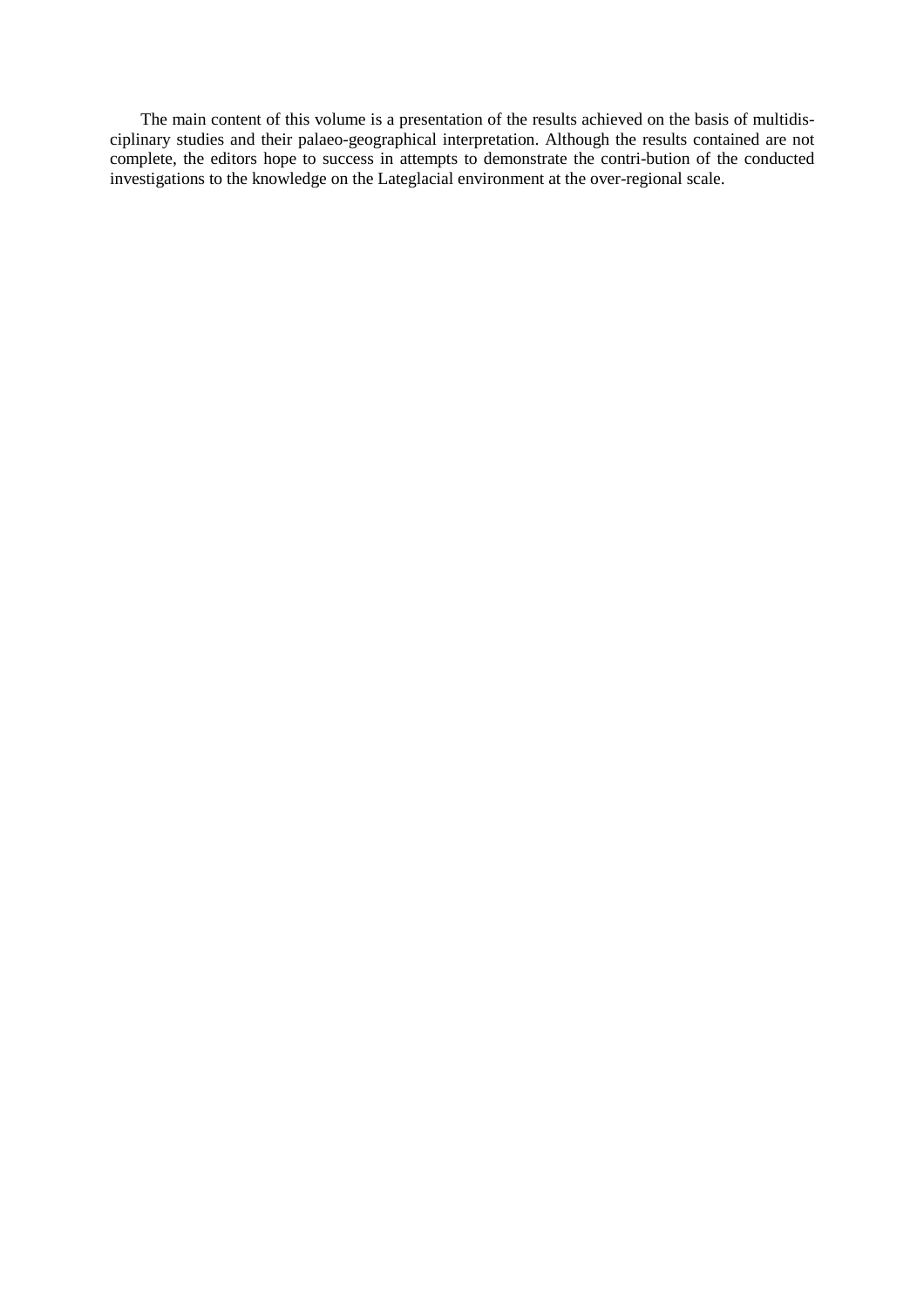*Juliusz Twardy* 

## **LITOLOGICZNA CHARAKTERYSTYKA OSADÓW W STANOWISKU KOŹMIN LAS I ICH INTERPRETACJA PALEOGEOGRAFICZNA**

## ZARYS TREŚCI

W artykule omówiono cechy osadów odsłoniętych w stanowisku Koźmin Las i w stropie odkrywek kopalnianych KWB Adamów położonych w dolinie Warty w pobliżu centrum Kotliny Kolskiej. Osady podzielono na trzy ogniwa wydzielając w ten sposób: utwory rzeki roztokowej (ogniwo dolne – "a"), organiczne i mineralno-organiczne osady facji pozakorytowej rzeki jednokorytowej, najprawdopodobniej meandrującej (ogniwo środkowe - "b") oraz aluwia wielokorytowej rzeki *anabranching* typu 2 (ogniwo górne – "c"). Ponadto omówiono litologiczną charakterystykę utworów poszczególnych ogniw, na którą składała się analiza strukturalna i teksturalna oraz wyniki badań koncentracji węgla organicznego, zawartości CaCO<sub>3</sub>, odczynu oraz udziału krzemionki bio- i terygenicznej w materii mineralnej. Osady poszczególnych ogniw przyporządkowano facjom utworów rzecznych. Na podstawie datowań <sup>14</sup>C oraz OSL określono czas ich powstawania. Szczególną uwagę zwrócono na organiczne i mineralno-organiczne osady ogniwa środkowego ("c"), zawierające świadectwa funkcjonowania formacji leśnej na dnie doliny Warty w późnym vistulianie. Osady zinterpretowano w kontekście przemian typu rozwinięcia koryta Warty w górnym plenivistulianie i późnym vistulianie po początki holocenu.

**Słowa kluczowe**: dolina rzeczna, aluwia, osady korytowe, osady pozakorytowe, późny vistulian, Polska Środkowa

## **LITHOLOGICAL CHARACTERISTICS OF DEPOSITS OF THE SITE KOŹMIN LAS AND THEIR PALAEOGEOGRAPHICAL INTERPRETATION**

#### SUMMARY

Ab stract. The article presents the location, history of research and methods used to study the deposits of the Kożmin Las profile from the Warta River valley, Koło Basin. The depositional sequence at the site was grouped into three lithological units, and thus were distinguished: a braided river alluvium (lower unit  $, a$ "), organic and mineral-organic deposits of a meandering river (middle unit – "b") and alluvia of a multichannel river (upper unit – "c"). Lithological characteristics of the units comprises structural and textural description and geochemical analysis, i.e. organic matter concentration, content of calcium carbonate, content of terigenic and biogenic silica in the deposit. Deposits forming the individual units have been assigned to different alluvial environments. Chronological framework was established on the basis of radiocarbon and OSL dating. Particular attention was paid to the organic and mineral-organic material of the middle unit  $($ "b"), with remains of the trees which evidence the existence of riparian forest in the Late Vistulian. These deposits were interpreted in relations to the changes of the Warta River channel pattern in the Upper Plenivistulian and Late Vistulian time until the Holocene beginning. **Key words**: river valley, alluvia, channel deposits, overbank deposits, Late Vistulian, Central Poland

The profile Koźmin Las (Koło Basin, Central Poland) exposes a tripartite sequence of floodplain deposits of the Warta River, accumulated from the Plenivistulian decline, through the Late Vistulian until the beginning of the Holocene. Based on lithological properties, the studied deposits were divided into three lithological units, termed: lower  $(.,a'')$ , middle  $(.,b'')$  and upper  $(.,c'')$ . They were studied with methods used in the Quaternary geology, such as sedimentological analysis according to Miall (1985) with some modifications by Zieliński (1998), grain-size composition, organic matter concentration, calcium carbonate content, terigenic and biogenic silica content in the deposit.

Sands of the lower unit  $($ "a") have been attributed to a periglacial environment of a sand-bed braided river system, developed in the Koło Basin in the Plenivistulian and the early Late Vistulian (up to the Alleröd).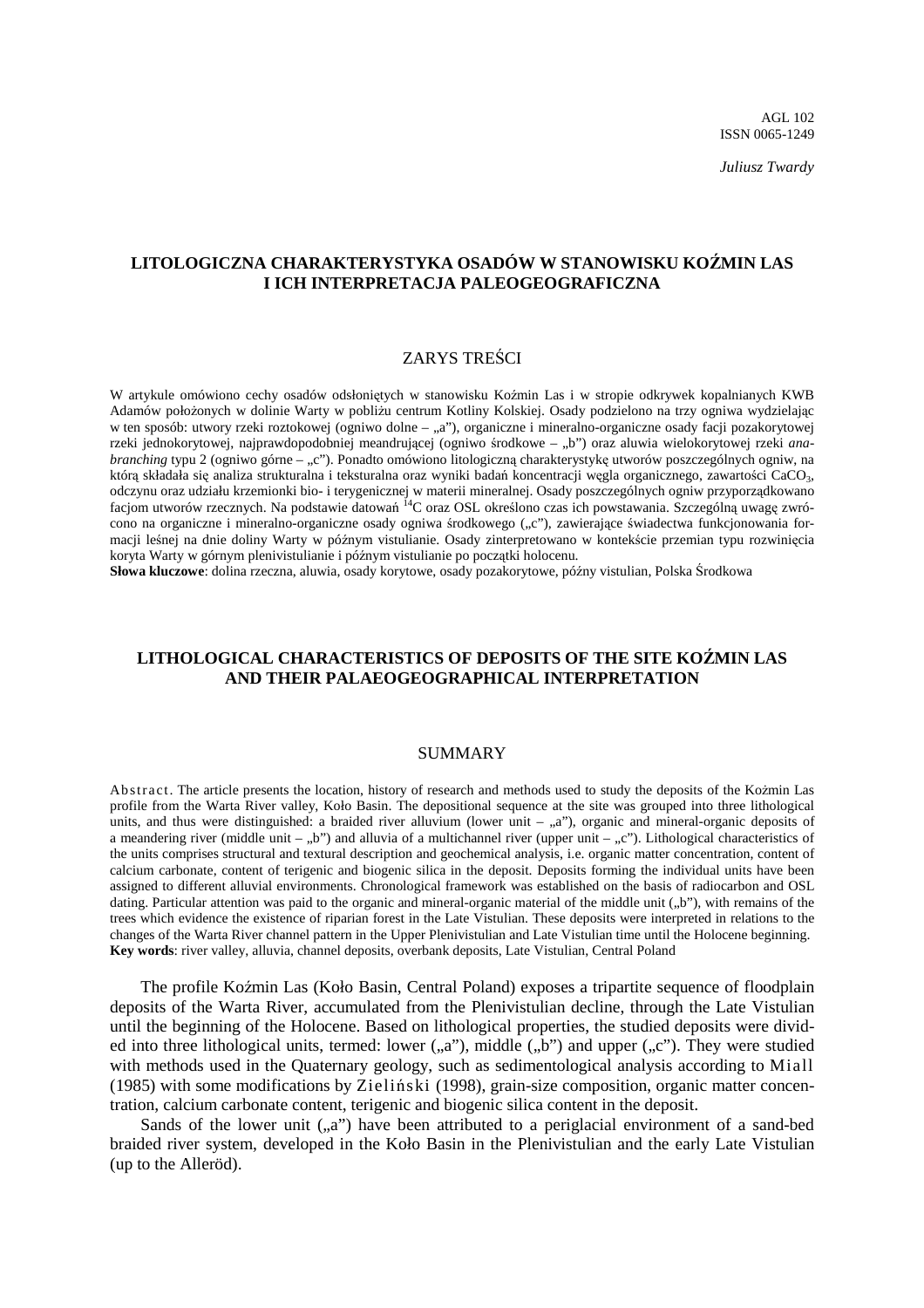Organic and organic-mineral deposits of the middle unit  $($ "b") contain the main assemblage of organic detritus (339 objects of subfossil tree remains registered). These large woody debris are relicts of former dense pine forest which grew in the floodplain of the Warta River in the Late Vistulian (the late Alleröd – early Younger Dryas timespan). Palaeoenvironmental changes at the site was provided from a range of proxy biological indicators. Wood pieces and organic material were radiocarbon-dated. The unit deposits are thought to represent the floodplain zone of a meandering river. The base of the unit could have been deposited in the distal floodplain, where the pine forest developed. Due to climatic, hydrological, hydrogeological changes, and probably a reactivation of insular permafrost (or at least deep seasonal freezing of the ground) in the Younger Dryas, water-logging of the forest ecosystem led to the formation of extensive but shallow water pool. These events contributed to the forest destruction in the very short time. The remains are well preserved in mineral-organic material of the middle unit, deposited in the proximal floodplain of a meandering river.

Remains of the subfossil forest are covered by 2 m thick sandy and sandy-silty deposits of the upper unit  $(x, c)$ . This material has been linked to a overbank deposition of a multichannel river (anabranching type 2) palaeoenvironment. The deposition dates at the Younger Dryas, with possible continuation in the early Preboreal period. This alluvial unit was formed during rapid fast successive floods throughout the area of several tens of square kilometres. Environmental changes in the Warta River valley at the end of the Vistulian late glacial and the Pleistocene – Holocene boundary were very dynamic, and their spatial extent and scale is not repeated during the entire Holocene.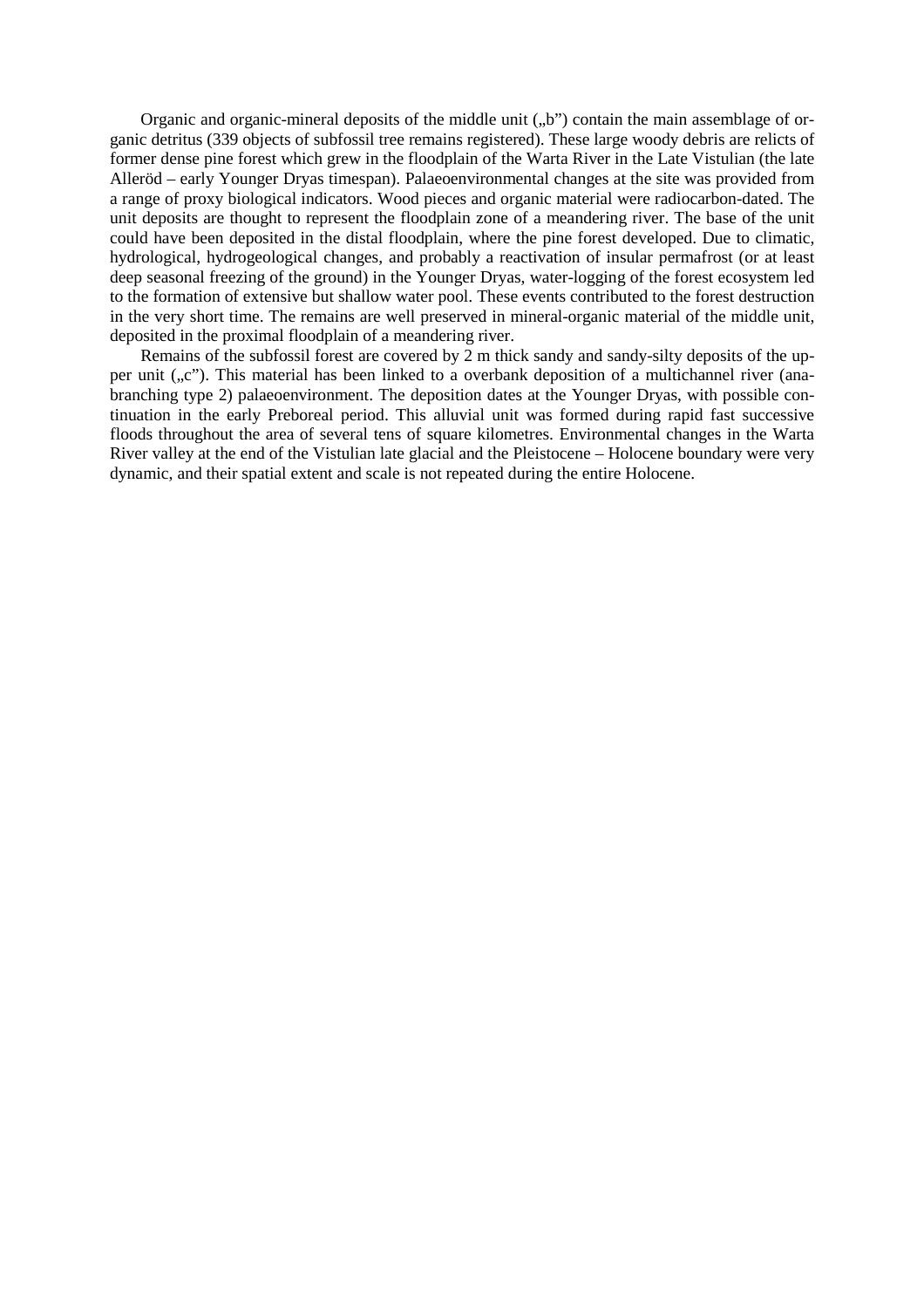*Joanna Petera-Zganiacz, Karol Andrzejak* 

## **UWARUNKOWANIA ROZPRZESTRZENIENIA I WŁAŚCIWOŚCI SERII ORGANICZNEJ ZAWIERAJĄCEJ SZCZĄTKI LASU Z MŁODSZEGO DRYASU W KOTLINIE KOLSKIEJ**

## ZARYS TREŚCI

Artykuł dotyczy zasięgu serii organicznej stanowiącej element budowy geologicznej terasy niskiej doliny Warty. Istotną cechą serii organicznej jest obecność szczątków lasu datowanego na młodszy dryas. Celem badań było stwierdzenie czy obserwowana dotychczas znaczna ciągłość i duże rozprzestrzenienie serii w odkrywkach KWB "Adamów" stanowią regułę. Wykazano, że analizowana seria zajmowała pierwotnie obszar o powierzchni przynajmniej 18 km<sup>2</sup> oraz potwierdzono przyjmowane wcześniej założenie, że teren występowania serii organicznej pokrywa się z wydzieloną morfologicznie terasą niską doliny Warty. Kolejny aspekt badań odnosił się do cech serii organicznej takich jak np. jej miąższość oraz sposób wykształcenia. Określenie parametrów hipsometrycznych stropu serii pozwoliło na obliczenie spadku jej powierzchni oraz porównanie ze spadkami współczesnych elementów morfologicznych doliny Warty. Wskazano przyczyny miejscowej utraty ciągłości serii i powiązano je z funkcjonowaniem systemu wielokorytowego w dolinie Warty u schyłku późnego vistulianu. Przeprowadzone badania pozwalają sądzić, że seria organiczna była rozprzestrzeniona w obrębie niemal całego dna doliny Warty w młodszym dryasie, kiedy to osiągnęła największy zasięg. Holoceńskie procesy erozyjne doprowadziły do uprzątnięcia serii w osi doliny. Istotnym czynnikiem wpływającym na obecny, nieciągły charakter serii w obszarze badań są także prace górnicze.

**Słowa kluczowe**: osady organiczne, system wielokorytowy, młodszy dryas, dolina Warty

## **DETERMINANTS OF SPREAD AND PROPERTIES OF THE ORGANIC SERIES CONTAINING REMAINS OF THE YOUNGER DRYAS FOREST**

#### SUMMARY

Ab stract. The study concerns the extent of the organic series, which is characteristic element of geology of the Warta valley low terrace. The series contains trees remnants of the Younger Dryas forest. The purpose of the study was to establish if the continuity and significant extent of the series observed previously in the walls of the open pits of the "Adamów" Lignite Mine is the rule. Results of investigations indicate that organic series has covered the area at least of  $18 \text{ km}^2$  and have confirmed the thesis that the occurrence of the series coincides with the low terrace of the Warta valley. The properties of the organic series as thickness and texture were recognized. On the base of the altitude of the top of the series, the gradient of the top was counted and compared with gradients of present morphological elements of the valley. The causes of local breaks in continuity of the series were identified and connected with the functioning of the multichannel system in the Warta River valley at the end of the Late Vistulian. The study results suggest that the organic series was spread almost within the entire valley bottom during the Younger Dryas, when it reached the greatest extent. The erosion during the Holocene led to removal of the series from the axis of the valley. The anthropopressure is an important factor which causes discontinuity of the series in the study area.

**Key words**: organic deposits, multichannel system, Younger Dryas, Warta River valley

Distinctive element in geology of the low terrace of the Warta River valley within Uniejów Basin is continuity and extension of the organic series. This feature, despite of its small thickness, makes it important in palaeogeography of the valley. The palaeogeographical significance of the series is highlighted by the presence of numerous remains of trees, including stamps *in situ*, originating during the Younger Dryas.

During investigations carried out in open pits of the "Adamów" Lignite Mine since 1995, organic series, which occurs about 2–3 m below surface has been observed (Figs 1, 2). The aim of the studies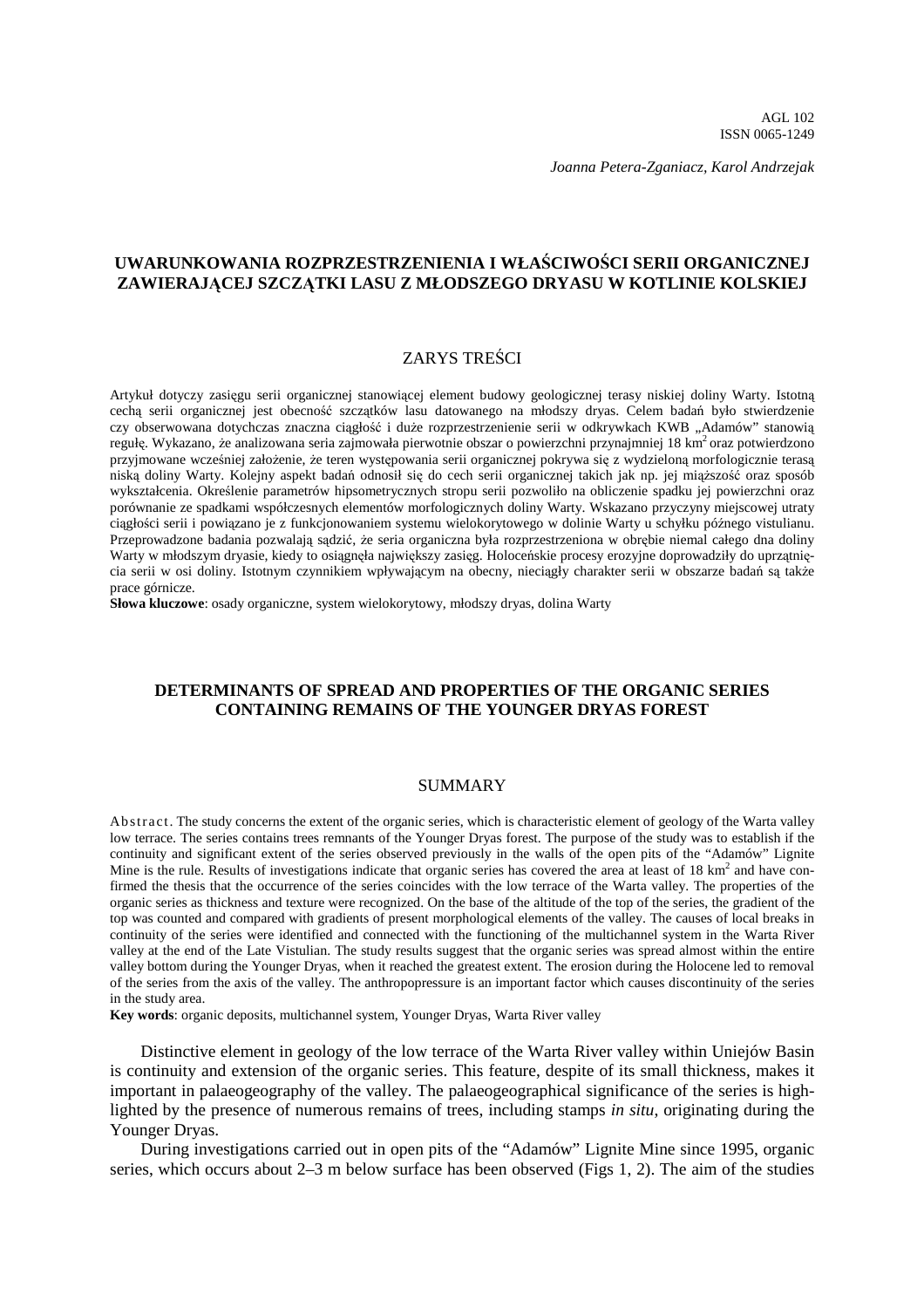was to establish the original extent of the organic series and to complement the information collected in open pits.

More than hundred drillings performed in the left side of the Warta River valley allowed to broad the knowledge on characteristics of the organic series. In drillings the series was represented by black silt with admixture of organic plant remains or highly decomposed black peat with pieces of wood. The thickness of these deposits ranges from 15 to 50 cm. The base of the series lays on altitude of 93,2 m a.s.l. in the north part of study area and on altitude of 95,8 m a.s.l. on the south. The altitude of the top, ranges respectively, from 94,5 to 96,5 m a.s.l. Calculated gradient of the top of the series (0,37‰) appeared higher than the gradient of the low terrace (0,26‰) and slightly higher than present-day valley floor gradient (0,37‰) (Fig. 7).

In places, the studied series is cut by channels of the anabranching river system (Fig. 3), which developed in the end of the Younger Dryas. Results of investigations allow to claim that organic series has been extended in the entire valley floor during the Younger Dryas (Fig. 6). During the Holocene, in the middle part of the valley, organic series was completely eroded in a wide zone. In the study area an important factor, which influenced on observed present-day discontinuous character of the series, is anthropopressure pronounced by open pit exploitation of lignite. The extent of the series in the south and north is limited by the boundary of the study area, but most probably the series occur in a wider area.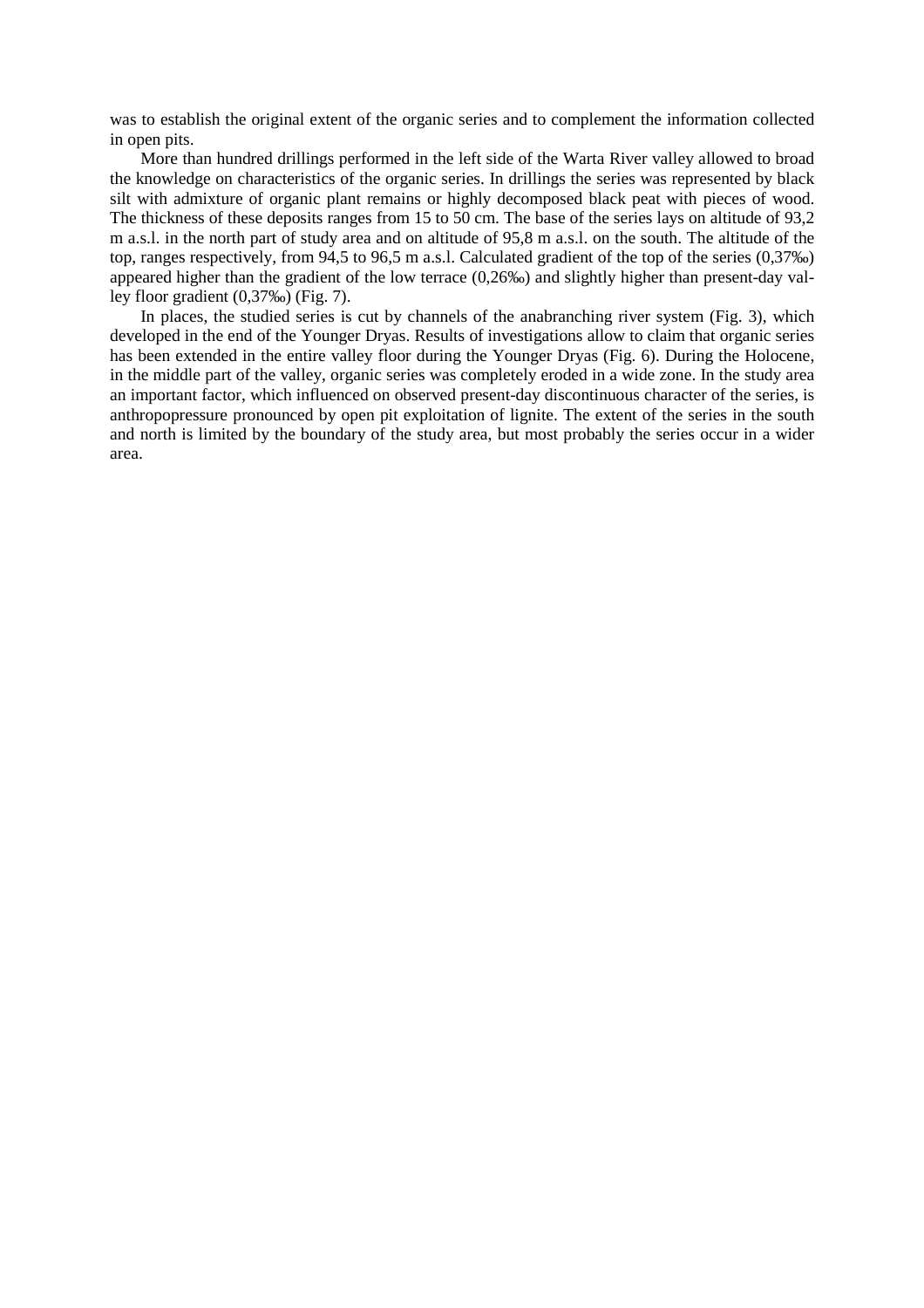*Renata Stachowicz-Rybka, Katarzyna Korzeń*

## **ROZWÓJ ROŚLINNOŚCI W PÓŹNYM VISTULIANIE ORAZ FUNKCJONOWANIE I ZANIK EKOSYSTEMU LEŚNEGO W STANOWISKU KOŹMIN LAS**

## ZARYS TREŚCI

Artykuł prezentuje wyniki badań palinologicznych i makroszczątków roślin ze stanowiska Koźmin Las, na którym udokumentowano późnovistuliańskie osady, reprezentowane przez torfy i mułki organiczne oraz pozostałości lasu w postaci fragmentów pni w pozycji *in situ*. Badaniami paleobotanicznymi objęto dwa profile osadów – KL 1 i KL 2, przy czym analizę makroszczątków roślin wykonano tylko dla profilu KL 1. Wyróżniono kilka etapów rozwoju zagłębienia. Początkowo, w okresie allerödu deponowane były osady piaszczyste, zawierające pyłek głównie sosny i brzozy. Spadek udziału pyłku brzozy i wzrost krzywych turzycowatych i traw, a co za tym idzie większy udział w krajobrazie zbiorowisk nieleśnych wyznacza granicę z młodszym dryasem. Około 10 710 ± 60 BP / 12 744 – 12 547 cal BP nastąpił rozwój torfowiska niskiego. W wyniku podniesienia się poziomu wody i dostawy materiału terygenicznego do powstałego rozlewiska, rozwój torfowiska zakończył się. Miało to miejsce około  $10\,430 \pm 80$  BP / 12 566 – 12 067 cal BP.

**Słowa kluczowe**: późny vistulian, dolina Warty, historia roślinności, zmiany klimatu, palinologia, analiza makroszczątków roślin

## **VEGETATION DEVELOPMENT IN THE LATE VISTULIAN AND FUNCTIONING AND END OF THE FOREST ECOSTSTEM IN KOŹMIN LAS SITE**

#### SUMMARY

Ab stract. The paper presents the results of studies of pollen and plant macroremains from the site of Koźmin Las, in which remnants of a forest, observed as fragmentary *in situ* tree trunks, and Late Vistulian sediments, represented by peats and organic silts, were preserved. Palaeobotanical analyses were performed for two sediment sections, KL 1 and KL 2, however plant macrofossils were examined only in section KL 1. Several stages were distinguished in the development of the depression. Initially, in the Alleröd, the deposited sandy sediments were dominated by pine and birch pollen. Decrease in birch pollen values and the accompanying increase in curves of sedges and grasses, indicating greater proportion of non-forest communities in landscape, evidence the boundary with Younger Dryas, ca. 10 710  $\pm$  60 BP/ 12 744–12 547 cal BP, being the time of functioning of a low peat bog. Its development ended, due to rising water level and supply of terrigenous material to the overflow area, at ca.  $10\,430 \pm 80$  BP / 12 566–12 067 cal BP.

**Key words:** Late Vistulian, Warta River valley, history of vegetation, climatic changes, palynology, plant macrofossil analysis

The site of Koźmin Las, including remnants of a forest, preserved as fragmentary *in situ* tree trunks, and Late Vistulian sediments, represented by peats and organic silts, was subjected to palaeobotanical studies. Palynological analysis was carried out for two sediment sections, KL 1 and KL 2, while plant macrofossils were examined only in section KL 1.

Palaeobotanical studies provided basis for identifying subsequent stages in the development of the small Koźmin Las depression. Sandy sediments deposited in the first phase, falling within the Alleröd, comprise mainly pine and birch pollen. However, in the upper part of section, frequency of birch pollen decreases as it is replaced by increasing amounts of sedges and grasses, what is likely to suggest greater proportion of non-forest communities in landscape. Occasionally found pollen grains of aquatic plants evidence periodic flooding in the area. The next stage, covering the time of ca 10 710  $\pm$  60 BP/ 12 744–12 547 cal BP (95.4%) and the development of peat bog, is typified by rising pollen curves of Cyperaceae and occurrence of macroremains of various sedge species, *Menyanthes trofoliata*, *Co-*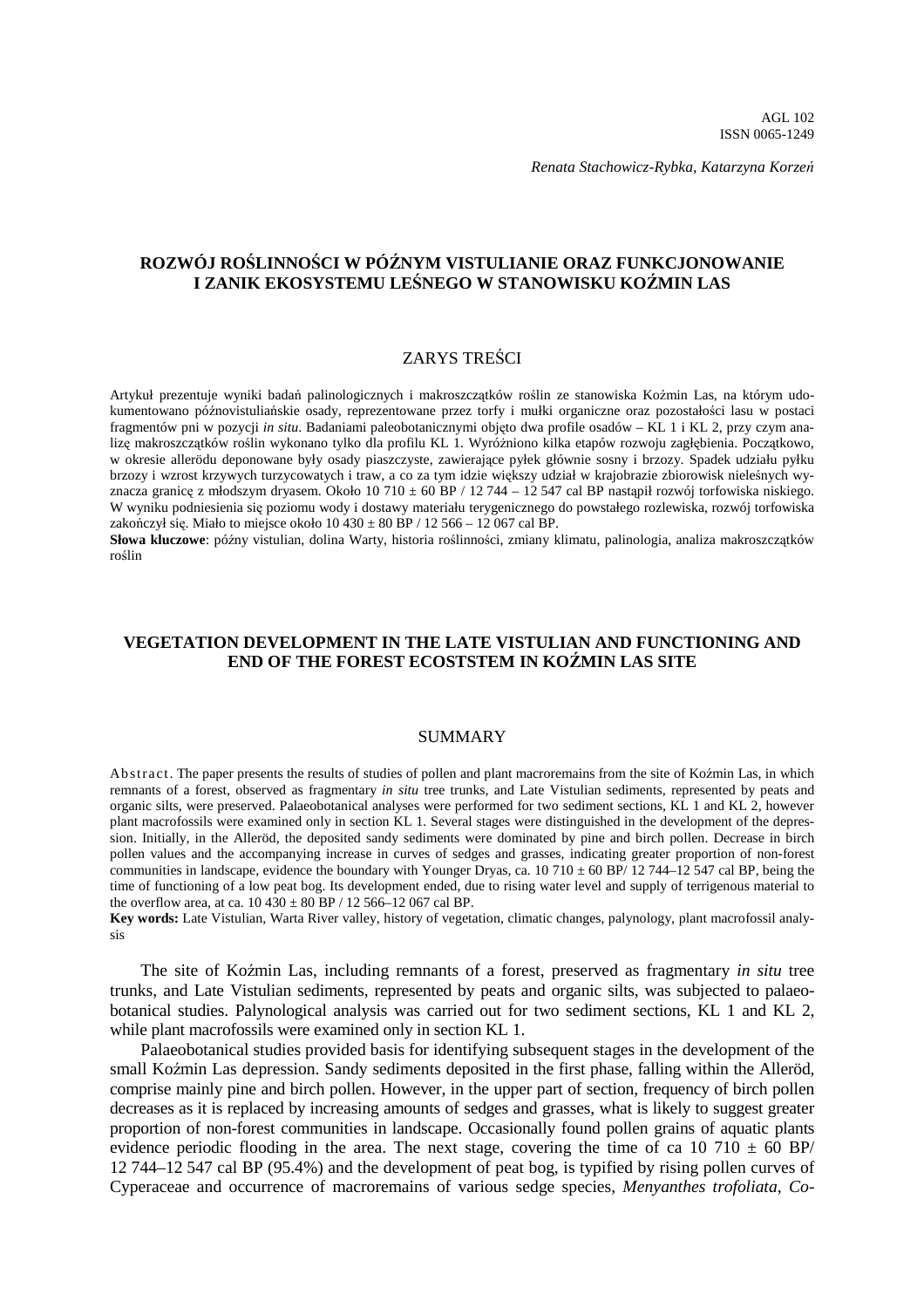*marum palustre* and *Viola palustris*. Pine and birch were also found in the peat bog. The subsequent stage is recorded in sandy and sandy-silty sediments including only sparse, most likely rebedded, plant macroremains and pollen grains of trees with higher temperature requirements. At ca  $10\,430 \pm 80$  BP / 12 566–12 067 cal BP (95.4%), the peat bog ended its functioning, due to rising water level and supply of terrigenous material to the shallow overflow area, while the local forest community begun to decrease its area. It cannot be excluded that the forest may have been destroyed in a sudden event. The season in which the trees are flooded and duration of time for which water retains at a high level are of key importance. If flood occurs in winter or early spring and water level falls before the trees enter their vegetation period, flooding should not cause much damage. Most species tolerate such conditions for up to 4 months, however beyond their vegetation season. If flood affects the trees during this season, particularly typified by warm weather, weakening or even death of trees is likely to be observed within one or two weeks. The most resistant species may survive for maximally 3–5 months (Kozlowski 1997; Rouvinen 2002; Baughman 2010).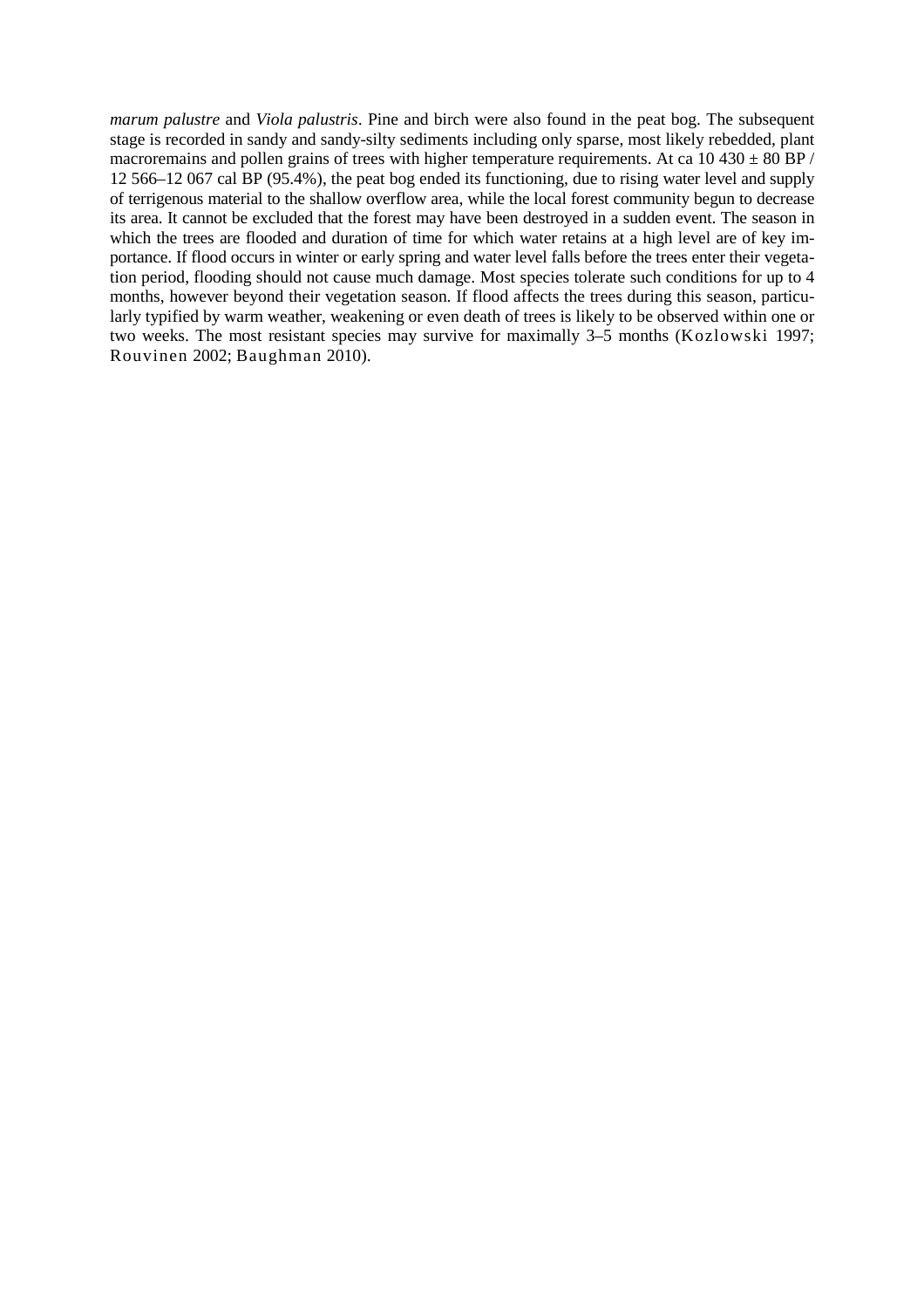*Dominik Pawłowski*

## **WARUNKI EKOLOGICZNE ROZWOJU PÓŹNOVISTULIAŃSKIEGO ZBIORNIKA KOŹMIN LAS W ŚWIETLE ANALIZY CLADOCERA**

### ZARYS TREŚCI

Rezultaty analizy subfosylnych szczątków wioślarek (Cladocera) z profilu osadów organicznych stanowiska Koźmin Las (dolina Warty, Polska Środkowa) pozwoliły przedstawić rekonstrukcję rozwoju opisywanego zbiornika i odnieść je do aktywności fluwialnej Warty, szczególnie w okresie młodszego dryasu, pomiędzy 12 900 i 11 600 cal BP. Wyróżniono dwie fazy rozwoju zbiornika. Stwierdzono, że był to płytki zbiornik, o niestabilnych warunkach hydrologicznych. Prawdopodobną przyczyną fluktuacji był zmienny poziom wód gruntowych, powierzchniowych i rzecznych w dolinie Warty. Zmiany we frekwencji Cladocera skorelowano z aktywnością fluwialną rzeki oraz, w szerszym ujęciu, z warunkami klimatycznymi panującymi w młodszym dryasie.

**Słowa kluczowe**: dolina Warty, subfosylne szczątki Cladocera, młodszy dryas, aktywność fluwialna, powodzie, klimat

## **ECOLOGICAL CONDITIONS OF THE SMALL LATE VISTULIAN POND OF KOŹMIN LAS SITE IN THE LIGHT OF CLADOCERA ANALYSIS**

#### SUMMARY

Ab stract. The sediments from small pond infillings located in the Warta River valley in central Poland was studied by Cladocera analysis in order to examine the response of aquatic ecosystems to environmental changes in the Younger Dryas. Lithological and geochemical records were also used to reconstruct fluvial activity of the Warta River. In the Koźmin Las site development, between ca. 12.900 and 11.600 cal BP, prevailed variable hydrological conditions. Cladocera analysis indicates the presence of shallow pool and partly telmatic conditions. The local processes, such as the influence of the Warta River, habitat modification, macrophyte presence, and eutrophication, were important, but these forces were not only major factors that affect the biota diversity in the Younger Dryas. The observation of changes in the composition and concentration of aquatic communities in the studied pool indicates that the changes also occurred in response to climate changes. **Key words**: Warta River valley, subfossil Cladocera, Younger Dryas, fluvial activity, floods, climate

The development of the Koźmin Las pond, which is located in the Warta River valley, started at the end Alleröd and continued into the beginning of the Holocene. The species composition and frequency of Cladocera were the basis for the reconstruction of the Koźmin Las site development. Two phases of the Cladocera development were distinguished. The dominance of littoral forms, including the taxa associated with macrophytes and sediment, showed on the presence of a shallow pool, or on the littoral zone of the reservoir of stagnant water. The main period of this site development occurred in the Younger Dryas. During this period, apparently influence of local conditions, especially floods, on the development of biota in the pool were marked. Despite the fact, that the floods are not directly shown in the record of Cladocera, temporary presence of pelagic species, and those which prefer more fertile waters, may be associated with an increase in the water level in the pool due to a general increase of groundwater in the Warta valley as a result of flood episodes. These changes are particularly evident ca.12,700–12,550 cal BP and ca. 12,550–12,050 cal BP. It is possible that climate conditions had also a partial impact on an increase of aquatic fauna biodiversity – changes in cladoceran communities occurred in the unstable temperature conditions prevailing in the Younger Dryas.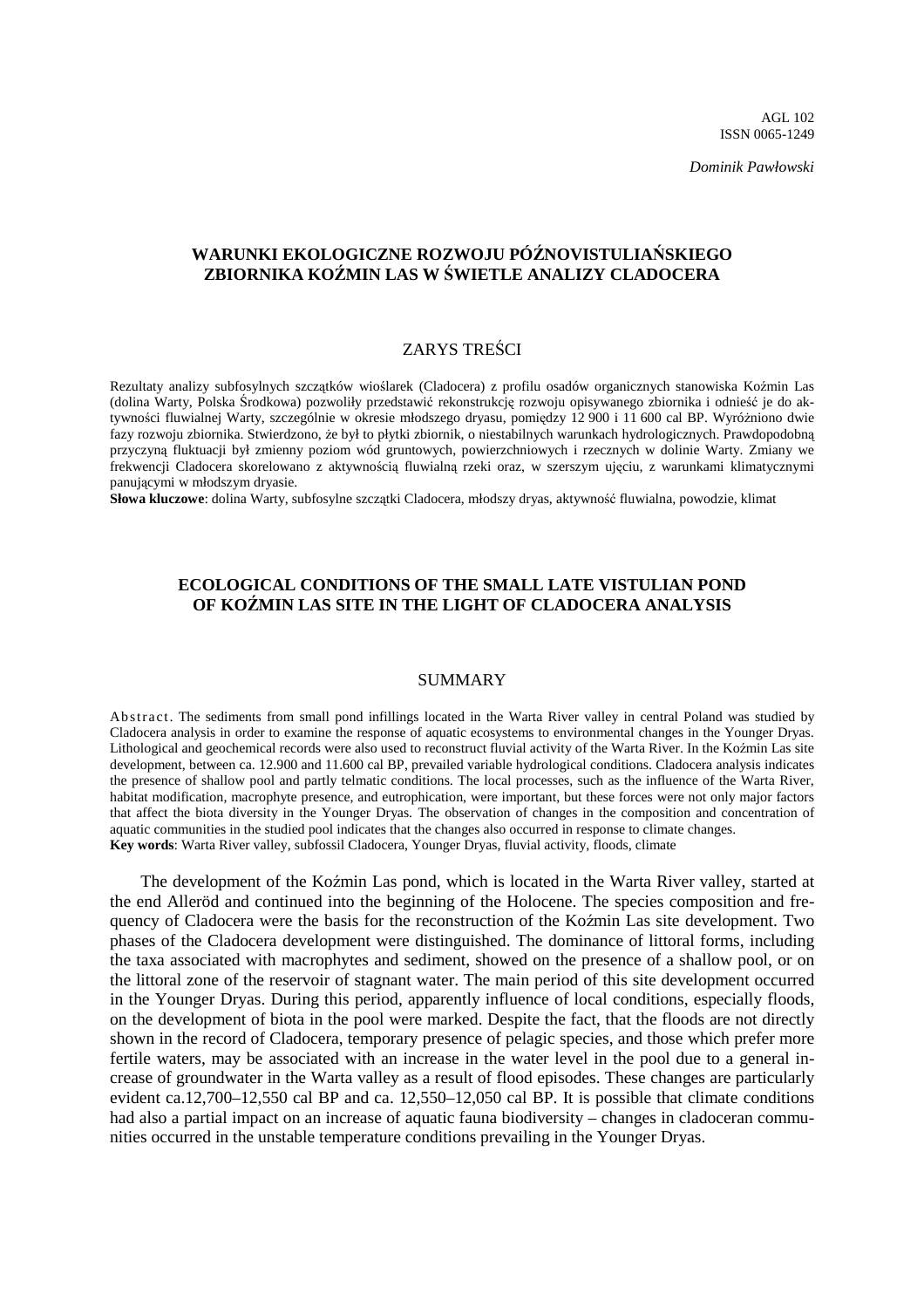*Daniel Okupny, Ryszard K. Borówka, Anna Fortuniak, Julita Tomkowiak*

## **SKŁAD CHEMICZNY OSADÓW ORGANICZNYCH ZE STANOWISKA KOŹMIN LAS**

#### ZARYS TREŚCI

W oparciu o wyniki składu chemicznego osadów organicznych w stanowisku Koźmin Las, przedstawiono rekonstrukcję warunków środowiskowych doliny Warty pod koniec allerödu i w młodszym dryasie. Do rekonstrukcji wykorzystano dane dotyczące zawartości materii organicznej, materii mineralnej, węglanu wapnia, odczynu oraz koncentracji makro- (Na, K, Mg, Ca, Fe, Mn) i mikropierwiastków (Cu, Zn i Pb). Do czynników kształtujących skład chemiczny późnovistuliańskich osadów organicznych w dolinie Warty zaliczono sorpcję metali przez materię organiczną i uwodnione tlenki żelaza, zmienność akumulacji minerałów ilastych w środowisku sedymentacyjnym, sposób zasilania ekosystemu oraz właściwości akumulacyjne roślin w stosunku do określonych pierwiastków.

**Słowa kluczowe:** osady organiczne, dolina rzeczna, geochemia, Polska Środkowa

### **CHEMICAL COMPOSITION OF ORGANIC SEDIMENTS FROM THE SITE KOŹMIN LAS**

### SUMMARY

Ab stract. The chemical composition of organic deposits from the site Koźmin Las are the basis of reconstruction of environment conditions of the Warta River valley at the end of the Alleröd and in the Younger Dryas. Environmental archives presented in this study, comprise organic matter content, mineral matter content, calcium carbonate content, reaction and macro- (Na, K, Mg, Ca, Fe, Mn) and microelements (Cu, Zn and Pb). The sorption of metals by organic matter and hydrated iron oxides, clay minerals accumulation variability in depositional environment, water relations of the ecosystem and bioaccumulation of some elements are the factors determining the chemical composition of organic sediments in the Warta river valley.

**Key words:** organic sediments, river valley, geochemistry, central Poland

In order to reconstruct the main stages of sedimentation of organic deposits, taken from the outcrops of the Adamów Lignite Mine, used stratigraphic variability of concentration marked lithogeochemistry elements (organic matter, mineral matter, bio and terrigenous silica, calcium carbonate, macro- and microelements) and changes in the proportions of the participation of selected elements, i.e., catchment erosion indicator, eutrophication indicator, type and rate of denudation in the catchment indicator and conditions of oxidation-reduction indicator.

As a results of the hierarchical cluster analysis was collected in the study profile of three geochemical level (KL I, KL II, KL III), which differ significantly of chemical composition. The main lithogeochemistry component of studied sediment is terrigenous silica (60,8-98,5%), which the share of results of surface water supply ecosystem from the turn of Alleröd and Younger Dryas. High values of the coefficient of variation for almost all geochemical features, constitute a record high growth of environment al conditions (mainly hydrological and geomorphological), which prevailing in the initially and finally phase of sedimentation studied organic deposits (geochemical levels: KL I and KL II). Sediments of geochemical level KL I are characterized by dark color, high degree of decomposition of organic matter, high content of mineral matter, slightly acidic, higher rates of mechanical denudation and erosion rate of the catchment. Their sedimentation took place both in stagnant waters, as well as during periodic floods.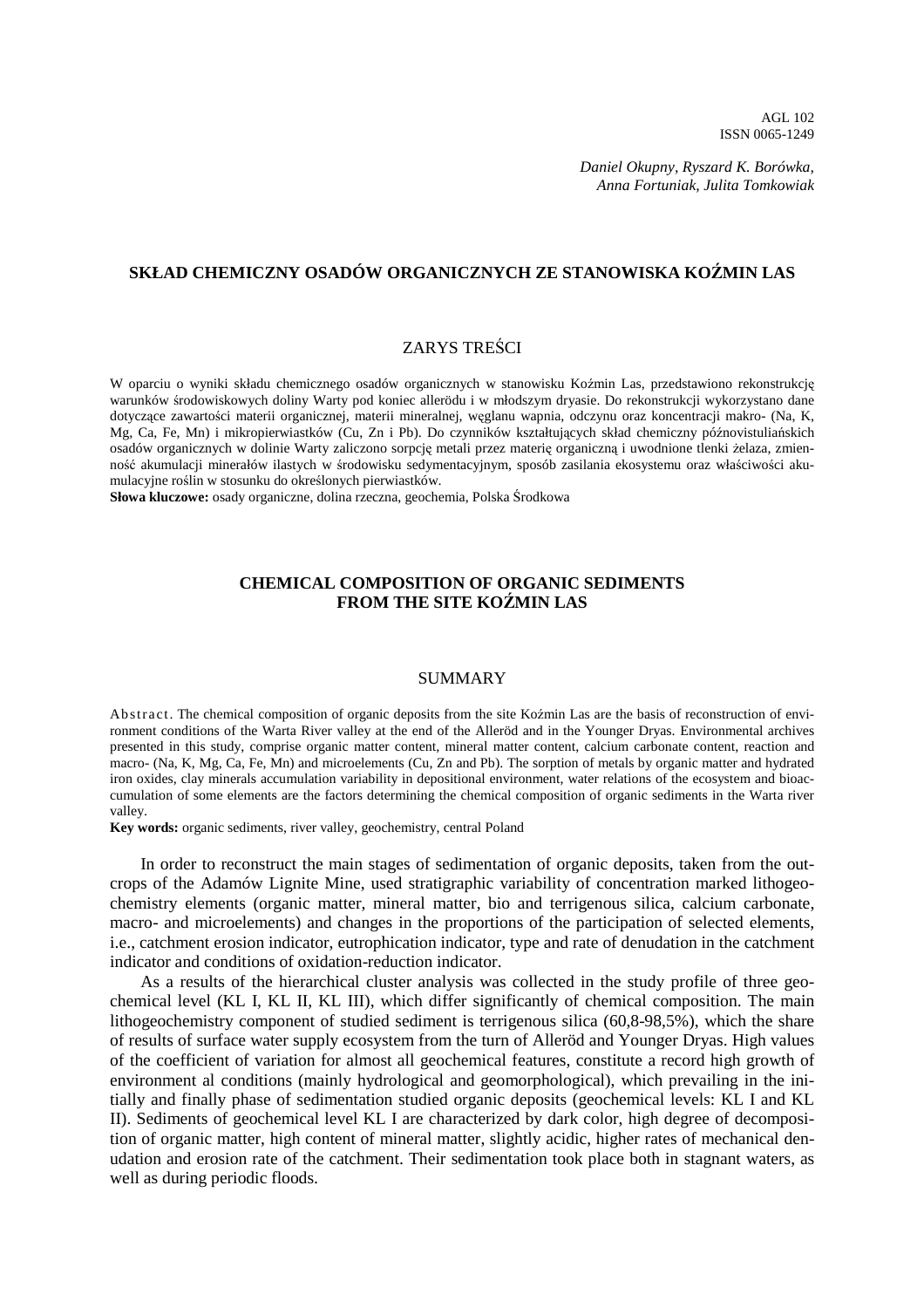The most important factors that affect the chemical composition of sediments from the site Koźmin Las are: sorption of organic deposits, mechanical denudation processes and passive lithophilic elements supply and oxygenation changes in sedimentary environment, which are mainly due to the flooding of the Warta river valley. Rise of water level in the valley (the indicator oxidation-reduction conditions above 160) was probably one the main causes of Late Weichselan forest destruction.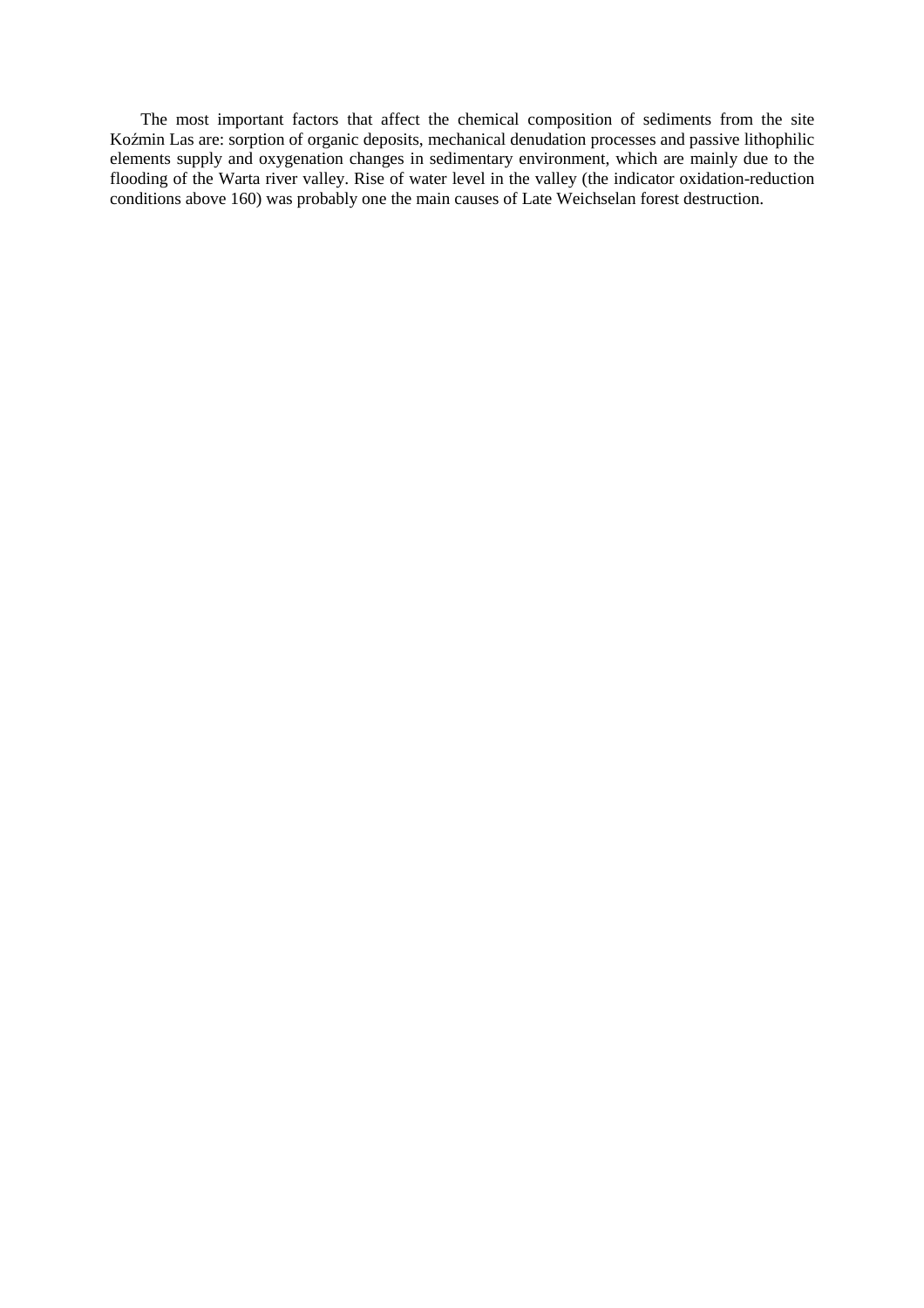*Dominik Kacper Płaza, Juliusz Twardy, Piotr Kittel*

### **Z BADAŃ NAD SCHYŁKOWO PALEOLITYCZNYM OSADNICTWEM W KOTLINIE KOLSKIEJ**

### ZARYS TREŚCI

Badania archeologiczne w Kotlinie Kolskiej mają długą, ponad 90-letnią tradycję. W tym czasie przebadano metodami archeologicznymi kilkanaście stanowisk ze schyłkowego paleolitu. Większość z nich pozostawiła ludność określana mianem kultury świderskiej. Odnotowano też pojedyncze zabytki krzemienne wiązane ze starszymi społecznościami – z kulturą hamburską oraz z tzw. tylczakami łukowymi. Powiązanie wyników badań archeologicznych z interdyscyplinarnymi studiami środowiskowymi, które są prowadzone od kilkunastu lat w Kotlinie Kolskiej, pozwoliło na bardziej precyzyjne osadzenie zabytków pozostawionych przez człowieka z końca paleolitu w czasie i przestrzeni. Kooperacja geografii i archeologii daje szansę na kolejne odkrycia stanowisk archeologicznych z paleolitu w tym rejonie.

**Słowa kluczowe**: schyłkowy paleolit, kultura świderska, ostrza trzoneczkowate, stanowisko Koźmin Las

## **FROM THE RESEARCH ON THE FINAL PALAEOLITHIC SETTLEMENT IN THE KOŁO BASIN**

#### SUMMARY

Ab stract. Archaeological research in Koło Basin has a long, over 90 years, history. During that time dozen of late Palaeolithic sites were discovered. Most of them are linked with Tanged point Complex which is also called Sviderian Culture. From other periods of the Late Weichselian there are just signals of possible presence of settlement of Hambugian Culture and Federmessergruppe or Arch Back Pieces. Combination of interdisciplinary palaeoecological research at the Koźmin Las site and archaeological query helped with more accurate dating and locating of the Palaeolithic camps in the geomorfological landscape. Cooperation of geography and archaeology also gives chance for future discovery of unknown late Palaeolithic sites from that area.

**Key words**: Final Palaeolithic, Sviderian cCulture, tanged points, Koźmin Las site

Long history of archaeological research of late Palaeolithic communities in the Koło Basin shows that the most intensive character in the studied area has settlement of the Tanged point Complex, which is also called the Sviderian Culture. From other periods of the Late Weichselian there are just signals of possible presence of older late Palaeolithic population of Hambugian Culture and Federmessergruppe or Arch Back Pieces. The article presents history of archaeological research, intensity of Sviderian Culture settlement on the background of other sites from Central Poland. These proof a highly mobile way of life and significance of human contacts in that period. Environmental information which are known from the studied terrain about Late Alleröd and Younger Dryas was obtained in 2010 and 2011 from an open test pit of the Koźmin Las site (Dzieduszyńska et al. 2011, 2014; Kittel et al. 2012) and from other studies conducted in the research area. The most important archaeological fact which is connected with discovery of Palaeolithic artefacts at Kuźnica Janiszewska 17 which is until now the closest locality for the bog and subfossil forest in Koźmin Las site. This find confirms that Swiderian hunters were exploring close surroundings of the terrain where pine forest grow during Late Alleröd and Younger Dryas. Generally, results of interdisciplinary palaeoecological research from Koźmin Las locality and archaeological query helped to recognize the Late Palaeolithic hunters behaviour, chronology and to determine a scale of impact of dynamic environment to the Palaeolithic man.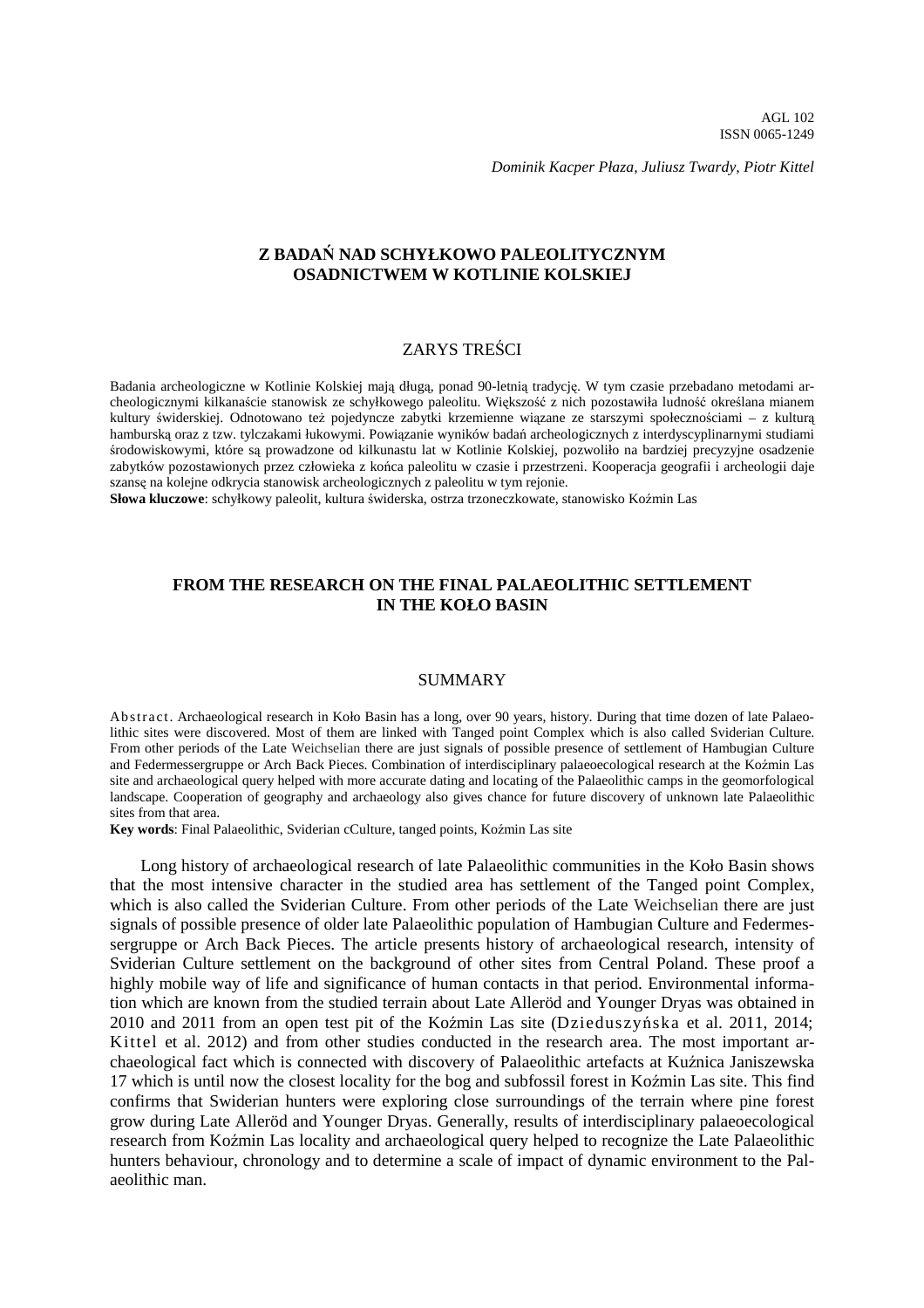*Danuta Dzieduszyńska* 

## **ZMIANY ŚRODOWISKA U SCHYŁKU VISTULIANU W POLSCE ŚRODKOWEJ W ŚWIETLE BADAŃ W STANOWISKU KOŹMIN LAS**

### ZARYS TREŚCI

Wielokierunkowe wyniki badań w stanowisku Koźmin Las przeanalizowano w aspekcie rozpoznania szybkich naturalnych zmian w geosystemach podczas późnego glacjału. Krótkie zdarzenia, zrekonstruowane na rozległym płaskim dnie doliny dużej nizinnej rzeki w staroglacjalnym obszarze Polski Środkowej, odniesiono do zjawisk o charakterze globalnym. Podkreślono cechy zgodne ze schematem wypracowanym na podstawie rdzeni grenlandzkich i stanowisk stratotypowych lądowego środowiska Polski Środkowej oraz specyfikę wynikającą z uwarunkowań lokalnych. Wskazano cechy osadów, których rozpoznanie poszerzyło wiedzę o ewolucji środowiska regionu łódzkiego i przyczyniło się do wzrostu znaczenia stanowiska. **Słowa kluczowe**: alleröd / młodszy dryas, geoarchiwum, paleogeografia, subfosylny las, dolina Warty, region łódzki

## **ENVIRONMENTAL CHANGES AT THE VISTULIAN DECLINE IN CENTRAL POLAND AS SEEN FROM THE KOŹMIN LAS SITE**

#### SUMMARY

Ab stract. Multidisciplinary investigations carried out at Koźmin Las have been analysed in the aspect of recognition of fast natural climate changes in geosystems during the Vistulian Late Glacial. A series of short events, reconstructed for the extensive valley of a large lowland river in the old morainic area of Central Poland, has been related to global changes. Features in accordance with the scheme for Greenland ice core records and with the stratotypes of terrestrial palaeoenvironment of Central Poland have been highlighted. Properties of deposits which contributed to the knowledge of evolution of the Łódź Region have been pointed out.

**Key words**: Alleröd / Younger Dryas, geoarchive, palaeogeography, subfossil forest, Warta River valley, Łódź RegionA profile collected from the Koźmin Las reveals significant changes of the river valley environment during the Late Glacial decline. Geoarchive of past environmental changes consists in the site of richorganic series with remains of in situ forest and overlying alluvial series. Organic material is devoid of advantages of precisely dated annually laminated sediments, however can be used to palaeoenvironmental and palaeoclimatological reconstructions, including spatial correlations with stratotypes from Greenland ice cores. Time resolution is here obtained by means of sampling compaction.

The objective of this paper is to discuss the significance of multiproxy investigations on the sediments in the context of the Late Glacial dynamic climatic events and to highlight the cognitive value of the conducted studies for palaeogeographical conclusions in the old morainic area of Central Poland.

The chronology of the reconstructed events is based on the radiocarbon dates, of both scintillation and AMS technique, obtained from the organic silts, macrofossils and wood pieces. According to results, the time frame covers the period from 10 940  $\pm$  50 BP to 9 780  $\pm$  150 BP (13 048 to 10 603 cal BP), thus the end of the Alleröd and the Younger Dryas. Alluvial series was dated by OSL. The results yielded for samples range from 12 730  $\pm$  620 BP to 14 280  $\pm$  740 BP and are overestimated in relations to the formation of the organic-rich series, which is probably a result of rapidity of events during the deposition and incomplete bleaching of the previously accumulated dose.

Based on the obtained data, the thesis about rapid environmental changes at the onset of the Younger Dryas cooling has been confirmed. As inferred from the results of the multiproxy investiga